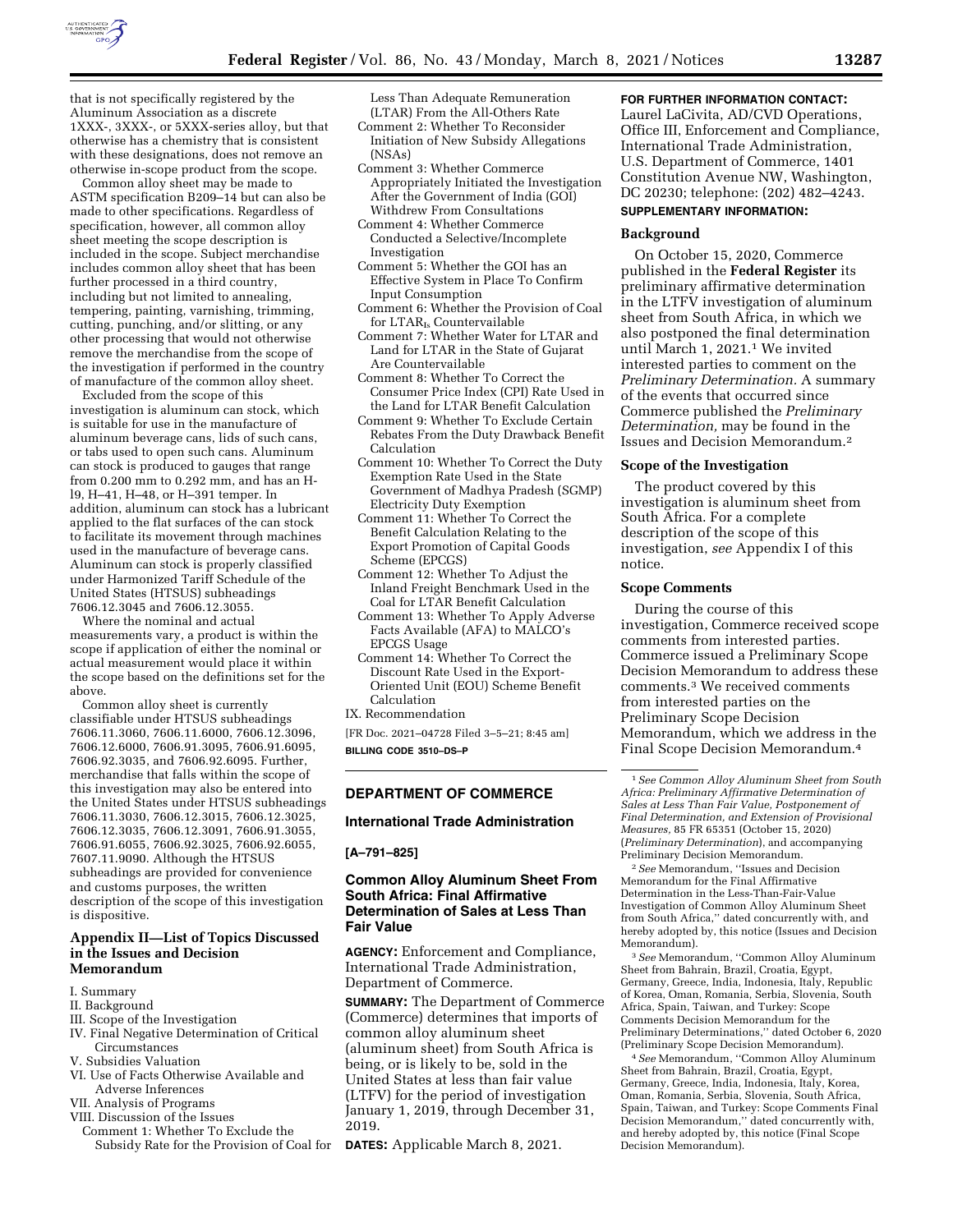Commerce is not modifying the scope language as it appeared in the *Preliminary Determination.*5

#### **Analysis of Comments Received**

All issues raised in the case and rebuttal briefs that were submitted by parties in this investigation are addressed in the Issues and Decision Memorandum. A list of the issues addressed in the Issues and Decision Memorandum is attached to this notice at Appendix II. The Issues and Decision Memorandum is a public document and is on file electronically via Enforcement and Compliance's Antidumping and Countervailing Duty Centralized Electronic Service System (ACCESS). ACCESS is available to registered users at *[https://access.trade.gov.](https://access.trade.gov)* In addition, a complete version of the Issues and Decision Memorandum can be accessed directly at *[http://enforcement.trade.gov/](http://enforcement.trade.gov/frn)  [frn.](http://enforcement.trade.gov/frn)* The signed and electronic versions of the Issues and Decision Memorandum are identical in content.

#### **Verification**

Commerce was unable to conduct onsite verification of the information relied upon in making its final determination in this investigation. However, we took additional steps in lieu of on-site verification and requested additional documentation and information to verify the information relied upon in making this final determination, in accordance with section 782(i) of the Tariff Act of 1930, as amended (the Act).6

## **Changes Since the Preliminary Determination**

Based on our analysis of the comments received and our findings related to our request for information in lieu of verification, we made certain changes to the margin calculations. For a discussion of these changes, *see*  Comment 2 of the Issues and Decision Memorandum.7

5*See* Appendix I for the final scope of the investigation.

7*See also,* Memorandum, ''Cost of Production and Constructed Value Calculation Adjustments for the Final Determination—Hulamin Operations Proprietary Limited,'' dated concurrently with this notice, and Memorandum, ''Analysis Memorandum for the Final Determination of the Antidumping Duty Investigation of Common Alloy Aluminum Sheet from South Africa: Hulamin Operations (Pty) Ltd.,'' dated concurrently with this notice.

# **All-Others Rate**

Section  $735(c)(5)(A)$  of the Act provides that the estimated weightedaverage dumping margin for all other producers and exporters not individually investigated shall be equal to the weighted average of the estimated weighted-average dumping margins established for exporters and producers individually investigated excluding rates that are zero, *de minimis,* or determined entirely under section 776 of the Act. Commerce calculated an individual estimated weighted-average dumping margin for Hulamin Operations (Pty.) Ltd. (Hulamin Operations), the only individually examined exporter/producer in this investigation. Because the only individually calculated dumping margin is not zero, *de minimis,* or based entirely on facts otherwise available, the estimated weighted-average dumping margin calculated for Hulamin Operations is the margin assigned to all other producers and exporters, pursuant to section  $735(c)(5)(A)$  of the Act.

# **Final Determination**

The final estimated weighted-average dumping margins are as follows:

| Exporter/producer            | Estimated<br>weighted-<br>average<br>dumping<br>margin<br>(percent) |
|------------------------------|---------------------------------------------------------------------|
| Hulamin Operations (Pty) Ltd | 8.85                                                                |
| All Others                   | 8.85                                                                |

## **Disclosure**

We intend to disclose the calculations performed in this final determination within five days of the date of publication of this notice to parties in this proceeding in accordance with 19 CFR 351.224(b).

# **Continuation of Suspension of Liquidation**

In accordance with section 735(c)(1)(B) of the Act, Commerce will instruct U.S. Customs and Border Protection (CBP) to continue to suspend liquidation of all entries of aluminum sheet from South Africa, as described in Appendix I of this notice, which are entered, or withdrawn from warehouse, for consumption on or after October 15, 2020, the date of publication in the **Federal Register** of the affirmative *Preliminary Determination.* 

Pursuant to section  $735(c)(1)(B)(ii)$  of the Act and 19 CFR 351.210(d), we will instruct CBP to require a cash deposit for such entries of merchandise equal to the estimated weighted-average

dumping margin as follows: (1) The cash deposit rate for the respondent listed above will be equal to the respondent-specific estimated weightedaverage dumping margin determined in this final determination; (2) if the exporter is not a respondent identified above but the producer is, then the cash deposit rate will be equal to the respondent-specific estimated weightedaverage dumping margin established for that producer of the subject merchandise; and (3) the cash deposit rate for all other producers and exporters will be equal to the all-others estimated weighted-average dumping margin. These suspension-of-liquidation instructions will remain in effect until further notice.

# **International Trade Commission Notification**

In accordance with section 735(d) of the Act, we will notify the International Trade Commission (ITC) of the final affirmative determination of sales at LTFV. Because Commerce's final determination is affirmative, in accordance with section 735(b)(2) of the Act, the ITC will make its final determination as to whether the domestic industry in the United States is materially injured, or threatened with material injury, by reason of imports or sales (or the likelihood of sales) for importation of aluminum sheet no later than 45 days after this final determination. If the ITC determines that such injury does not exist, this proceeding will be terminated, and all cash deposits posted will be refunded and suspension of liquidation will be lifted. If the ITC determines that such injury does exist, Commerce will issue an antidumping duty order directing CBP to assess, upon further instruction by Commerce, antidumping duties on all imports of the subject merchandise entered, or withdrawn from warehouse, for consumption on or after the effective date of the suspension of liquidation, as discussed above in the ''Continuation of Suspension of Liquidation'' section.

# **Notification Regarding Administrative Protective Orders**

This notice will serve as a final reminder to the parties subject to administrative protective order (APO) of their responsibility concerning the disposition of proprietary information disclosed under APO in accordance with 19 CFR 351.305(a)(3). Timely written notification of return or destruction of APO materials or conversion to judicial protective order is hereby requested. Failure to comply with the regulations and the terms of an APO is a sanctionable violation.

<sup>6</sup>*See* Commerce's Letter, ''Common Alloy Aluminum Sheet from South Africa: Hulamin Operations (Pty) Ltd. (Hulamin Operations): Questionnaire in Lieu of Verification,'' dated November 9, 2020; *see also* Hulamin Operations' Letter, ''Common Alloy Aluminum Sheet from South Africa: Hulamin Operations Proprietary Limited—Responses to Questionnaire in Lieu of Verification,'' dated November 18, 2020.